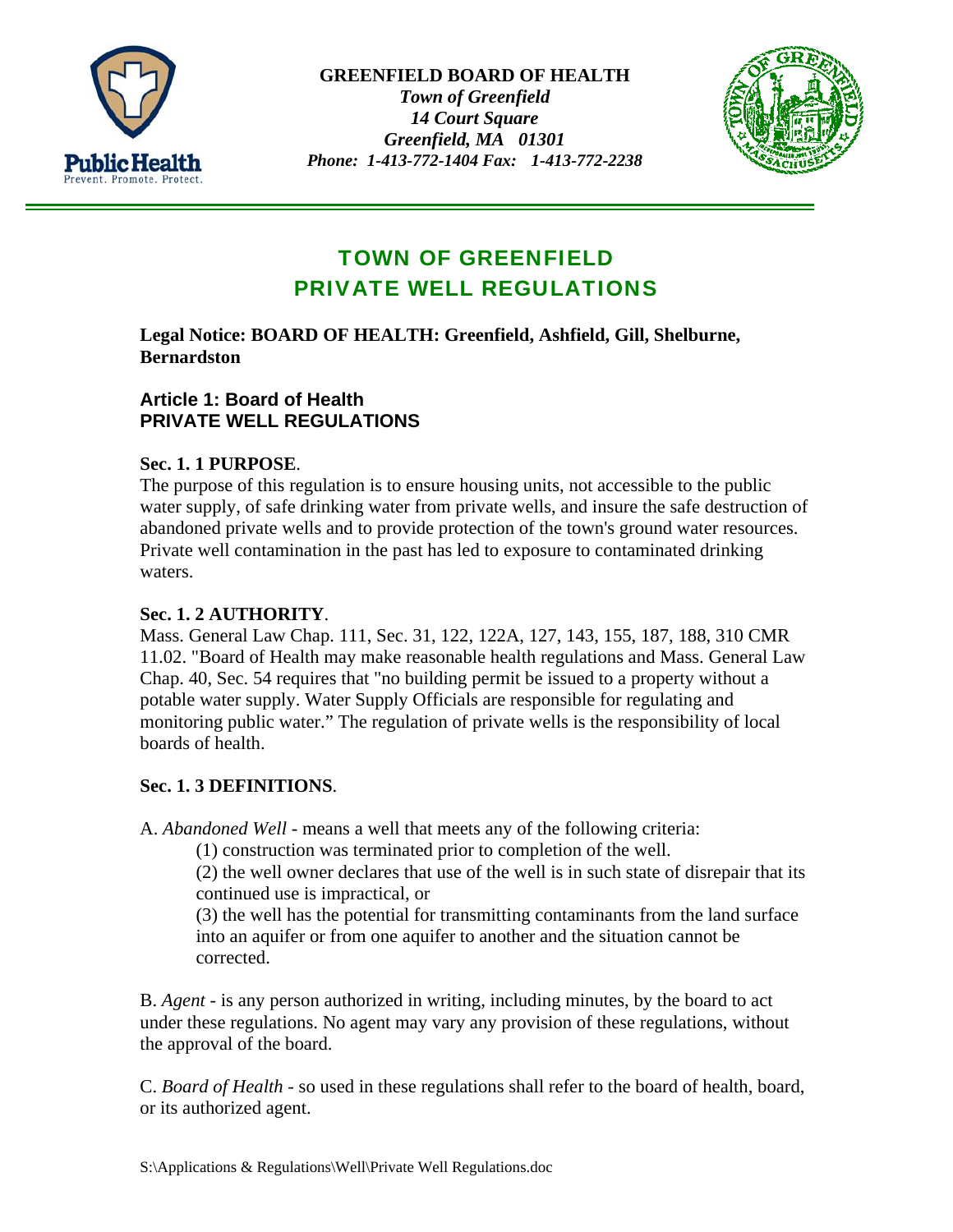D. *Private Well* - any non-public well serving less than 15 houses and serving fewer than 25 people as defined in 310 CMR 22.02.

E. *Water Supply Certificate* - a certificate issued by the Board of Health which authorized the use of a private well as a supply of drinking water.

F. *Well* - so used in these regulations shall include any dug, driven or drilled well, or any other source of water, to be used for the purpose of supplying water in the town.

G. *Well Driller* - any person, association, partnership, company, corporation, or trust that constructs a well and is licensed by the division of Water Resources.

# **Sec. 1. 4 PERMISSION TO CONSTRUCT OR DESTRUCT A PRIVATE WELL.**

A private well construction or destruction permit shall be obtained from the Board of Health prior to construction or destruction of any private well.

## **Sec. 1. 5 ABANDONED WELLS.**

A well that is abandoned shall be destroyed to protect the ground water supply and to eliminate potential physical hazards.

#### **Sec. 1. 6 REGISTRATION OF WELL DIGGERS AND DRILLERS.**

No person shall construct or destroy a private well within the boundaries of Greenfield unless registered with the Division of Water Resources as required by state regulation 313 CMR 3.00. A copy of the well driver's certificate of registration must accompany the application or permit.

## **Sec. 1. 7 LOCATION OF WELLS**.

A. Well location criteria shall include the following minimum lateral distances from the well site to the following:

| Sub-surface sewage disposal field (in use, abandoned or  | 150 feet |
|----------------------------------------------------------|----------|
| reserve area)                                            |          |
| Cesspool - Seepage Pit                                   | 150 feet |
| Septic Tank                                              | 50 feet  |
| Sewer Line with watertight joints                        | 25 feet  |
| Defined Property Line                                    | 25 feet  |
| Public Way (from defined property)                       | 50 feet  |
| Sub-surface fuel storage tank                            | 150 feet |
| Swamps, marshes, wetlands, floodplains, brooks, streams, | 25 feet  |
| ponds, lake or seasonal streams                          |          |
| Dwelling or other structure                              | 25 feet  |
| Surface or subsurface drains                             | 25 feet  |
| Utility Right of Way                                     | 100 feet |
| Gas Line or Overhead Electric Distribution Line          | 25 feet  |
| Stables, barnyards, manure piles, manure storage tanks   | 150 feet |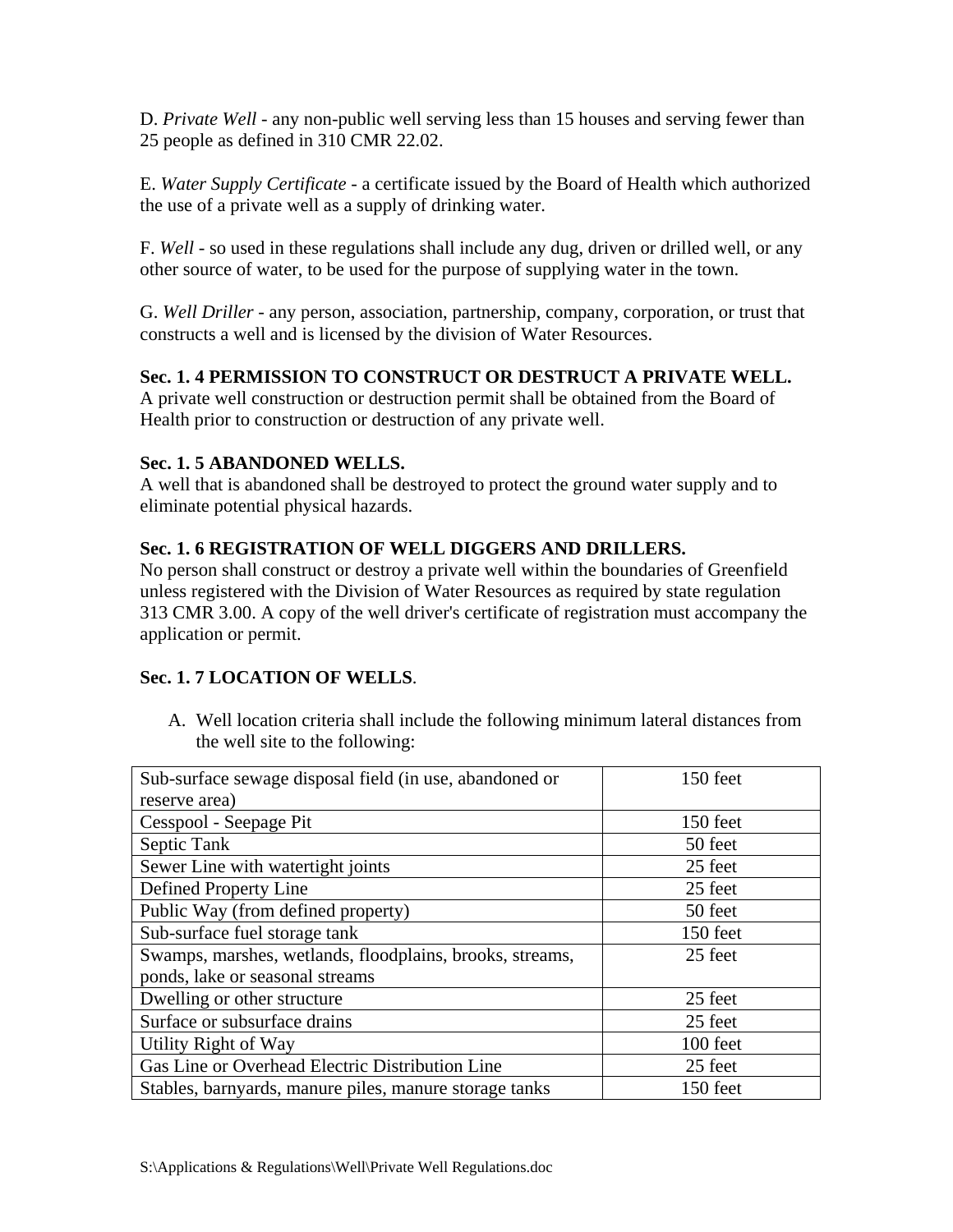This distance shall be measured laterally from the high water mark or wetland determination bound. Any work purposed in a wetland buffer zone requires permission of the local Conservation Commission prior to issuance of a permit to construct a well.

B. Where deemed necessary or appropriate by the Board of Health, for the protection of the waste supply or public health, the above distances may be increased, or reasonable means of protection may be required or both. The Board may impose minimum lateral distance requirements from other potential sources of contamination not listed above. All such requirements shall be added by the board as conditions of the well construction permit.

C. The well shall be located up gradient of all potential sources of contamination and shall be as far removed from potential sources of contamination as the general layout of the premises and surroundings permit. Furthermore, wells shall not be located in topographically low areas where surface water runoff could accumulate. Additionally, every well shall be located so that it will be reasonably accessible with proper equipment for repair, maintenance, testing, and inspection.

D. The generalities of the aforesaid not withstanding no one shall position, locate, drill or dig a well or cause the same to be done in such manner as to limit the use or enjoyment of any neighboring property in any manner whatsoever.

### **Sec. 1. 8 APPLICATION PROCEDURE**

A. An application for a well construction or destruction permit shall be submitted by the property owner or owner's agent to the board of health on a form provided by the board of health.

B. A description of the property sufficient to identify and locate the property on the ground, the location of the existing or proposed private well, to be destroyed or constructed, and a general summary of any possible sources of contamination shall be submitted to the Board of Health with the permit application.

C. The application for a well destruction permit shall be accompanied by a plot plan with dimensions identifying the location of the well.

D. The application for a well construction permit shall be accompanied by an extended plot plan which will show dimensions from a distance of within two hundred feet (200') of the proposed well site to the following: Best available adjacent plot information will be required. Acceptable information sources shall include Board of Health records, on site inspection, or other official records.

- 1. Existing and proposed structures.
- 2. Surface waters and surface drainage courses.
- 3. Subsurface sewage disposal, field, trenches, or pits, and adjoining septic tanks, or cesspools.
- 4. Subsurface fuel storage tanks.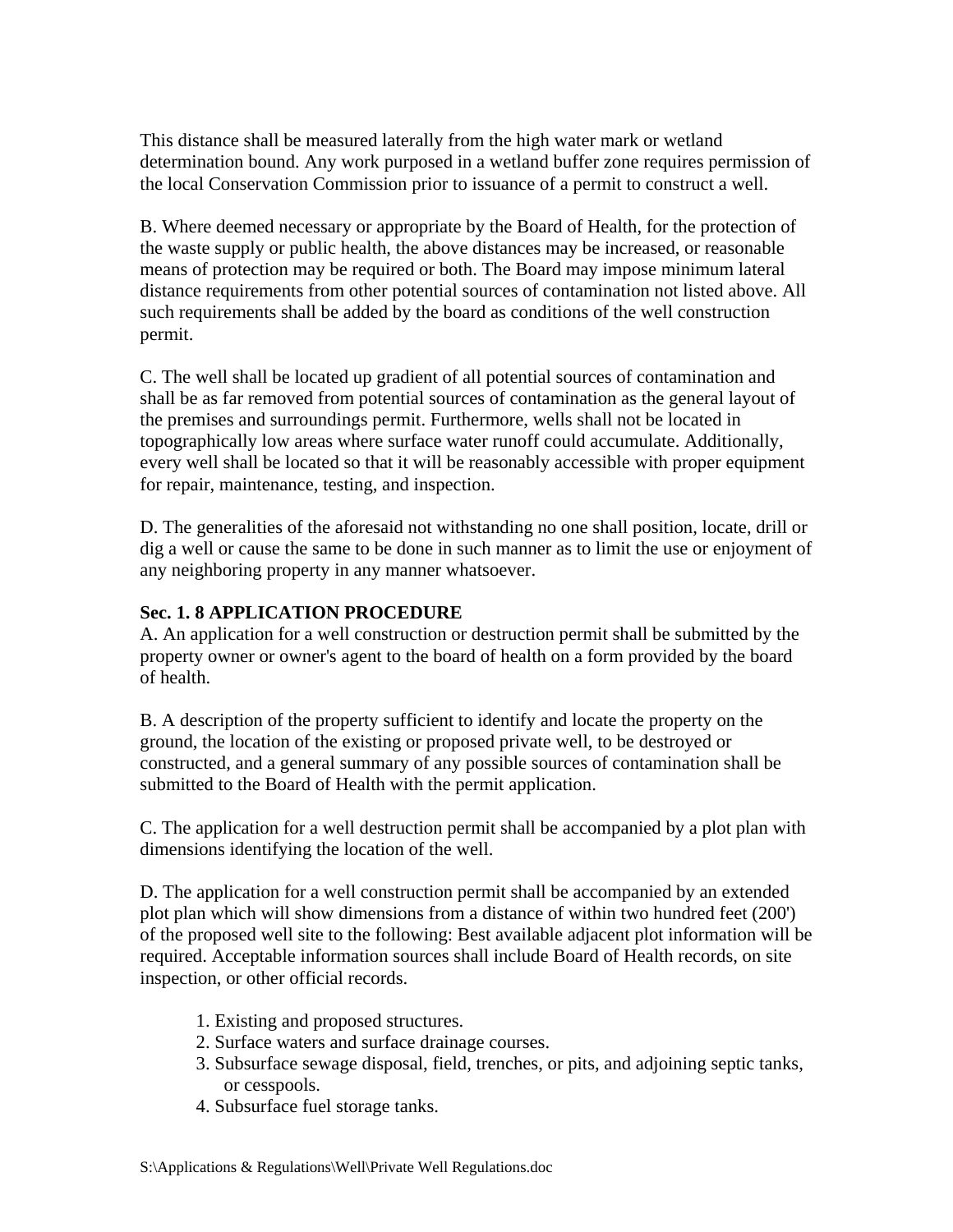- 5. Other potential sources of pollution an experienced well driller should reasonably be expected to recognize.
- 6. Property lines, and abutting land owners
- 7. Public way.
- 8. Topographically, the well shall be located above the elevation of any proposed septic system or known source of contamination within reason.

E. The Board of Health will charge a fee, to be set by the Board of Health, for a well construction permit or a well destruction permit.

F. The Board of Health may require well location and construction modifications where reasonable health threats exist or when unusual hardships exist and equivalent water quality protection may be provided.

G. Well construction may proceed upon approval of application permit.

H. All permits for well construction and destruction shall expire at the end of twelve (12) months from the date of issuance. Permits may be extended for an additional six months (6 months) if a written request is received by the Board of Health prior to the expiration date. No additional fee shall be charged for an extension, provided there is no change in the plans for the proposed well. After the permit has expired, a new application and a new application fee must be submitted.

#### **Sec. 1. 9 WELL CONSTRUCTION.**

All wells shall be constructed in compliance with the sections of the Private Well Guidelines of the Department of Environmental Protection's Division of Water Supply, October 30, 1989, that apply to well construction and well decommissioning (pages 22- 67 and pages 92-101). The Guidelines constitute part of these regulations and are incorporated herein by reference.

## **Sec. 1. 10 REPORTS TO THE BOARD OF HEALTH REQUIRED FOR A WATER SUPPLY CERTIFICATE.**

The following shall be required for a water supply certification, which shall be required for the operation of a new well, and/or the issuance of a building permit in the town of Greenfield.

A. For homes which will be served by private wells the following must be provided within thirty (30) days of well completion.

- 1. A completed and approved application permit referred to in Sec. 1.7.
- 2. Well construction permit issued by the board of health to document that the application has been approved.
- 3. A copy of the Water Well Completion Report as required by the Division of Water Resources is to be provided by the well driller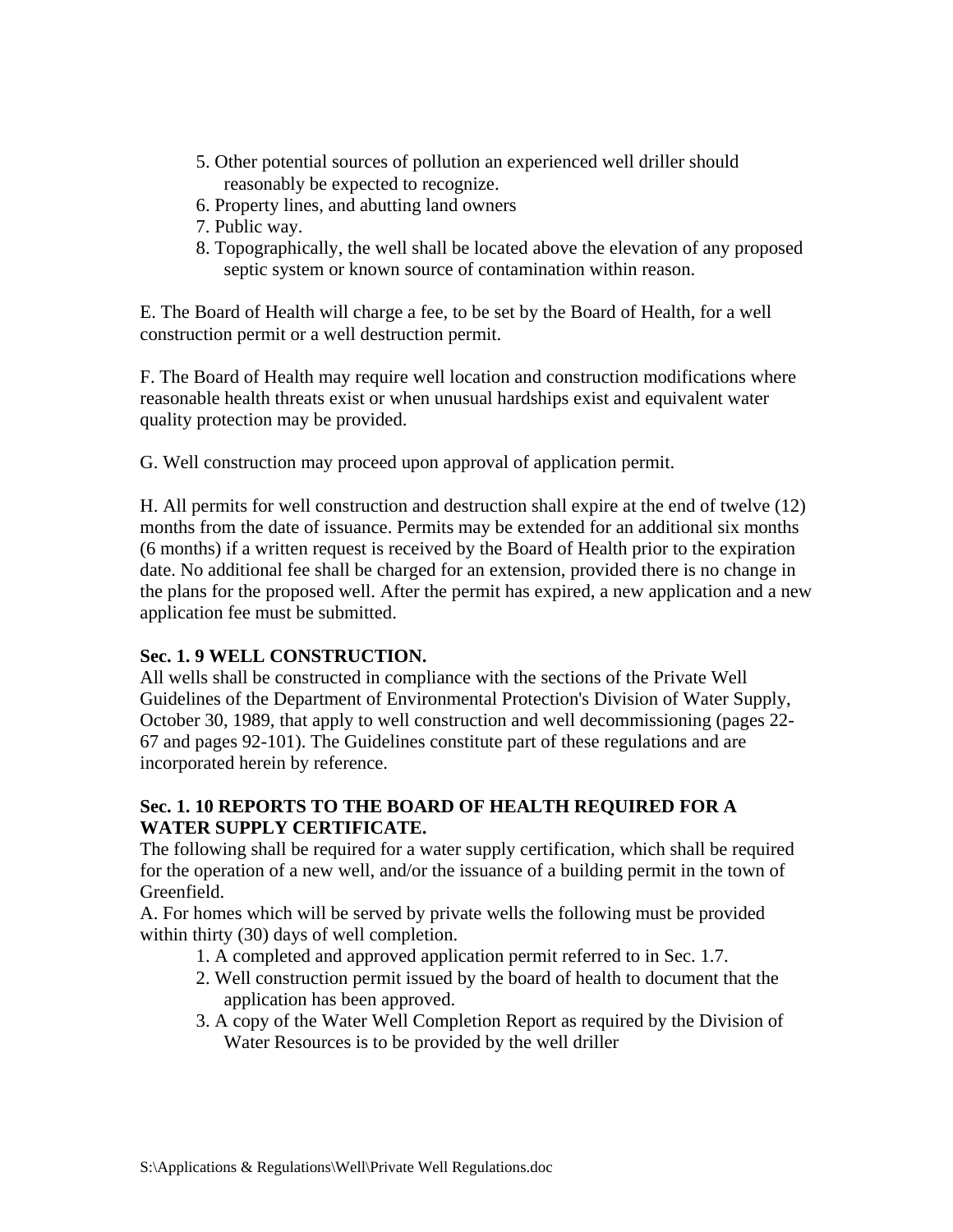4. Water Quality Analysis that meets the minimum acceptable standards listed below:

| Coliform bacteria      | none detected         |
|------------------------|-----------------------|
| Sodium (Na)            | $20 \text{ mg}/1$     |
| Chloride (Cl)          | $250 \,\mathrm{mg}/1$ |
| Nitrate Nitrogen (NO3) | $10 \text{ mg}/1$     |
| Nitrite Nitrogen       | $0.001$ mg/1          |

Additional or repeated tests may be required by the Board where, in the opinion of the Board, it is necessary for the protection of the public health, safety and welfare. In addition, the following water quality tests and standards will be required to be conducted for the informational benefit of the landowner:

| Iron $(Fe)$           | $0.3 \text{ mg}/1$  |
|-----------------------|---------------------|
| Manganese (Mn)        | $0.05 \text{ mg}/1$ |
| pH                    | $6.5 - 8.5$         |
| <b>Total Hardness</b> | $180 \text{ mg}/1$  |
| Turbidity             | 5 units             |
| Color                 | 15 units            |

The result of such tests shall also be provided to the owner of the property to be served by the well and all tests shall be performed by a DEP approved laboratory. The Board of Health may require additional water quality tests where reasonable contamination threats are known to exist.

- 5. A Certificate of Yield by the well driller or pumps installer that water quantity standards have been met as required below:
	- 1. Yield test pumping shall be conducted at a rate at least equal to the pumping rate expected during normal well use and shall be conducted for a minimum of four hours.
	- 2. The required minimum well yield will vary depending on the depth of the well. Overall, a well is required to yield 110 gal/bedroom/day as per Title V. In specifics, the minimum well yield shall conform to the following table:

| <b>Depths of Well</b> | Gallon/min. for 4 hrs. |
|-----------------------|------------------------|
| $0 - 150$ feet        |                        |
| 150 - 200 feet        |                        |
| 200 - 250 feet        |                        |
| 250 - 300 feet        |                        |
| 300 and deeper        |                        |

In no instance shall a well be permitted with a yield of less than 1/2 gallon/minute.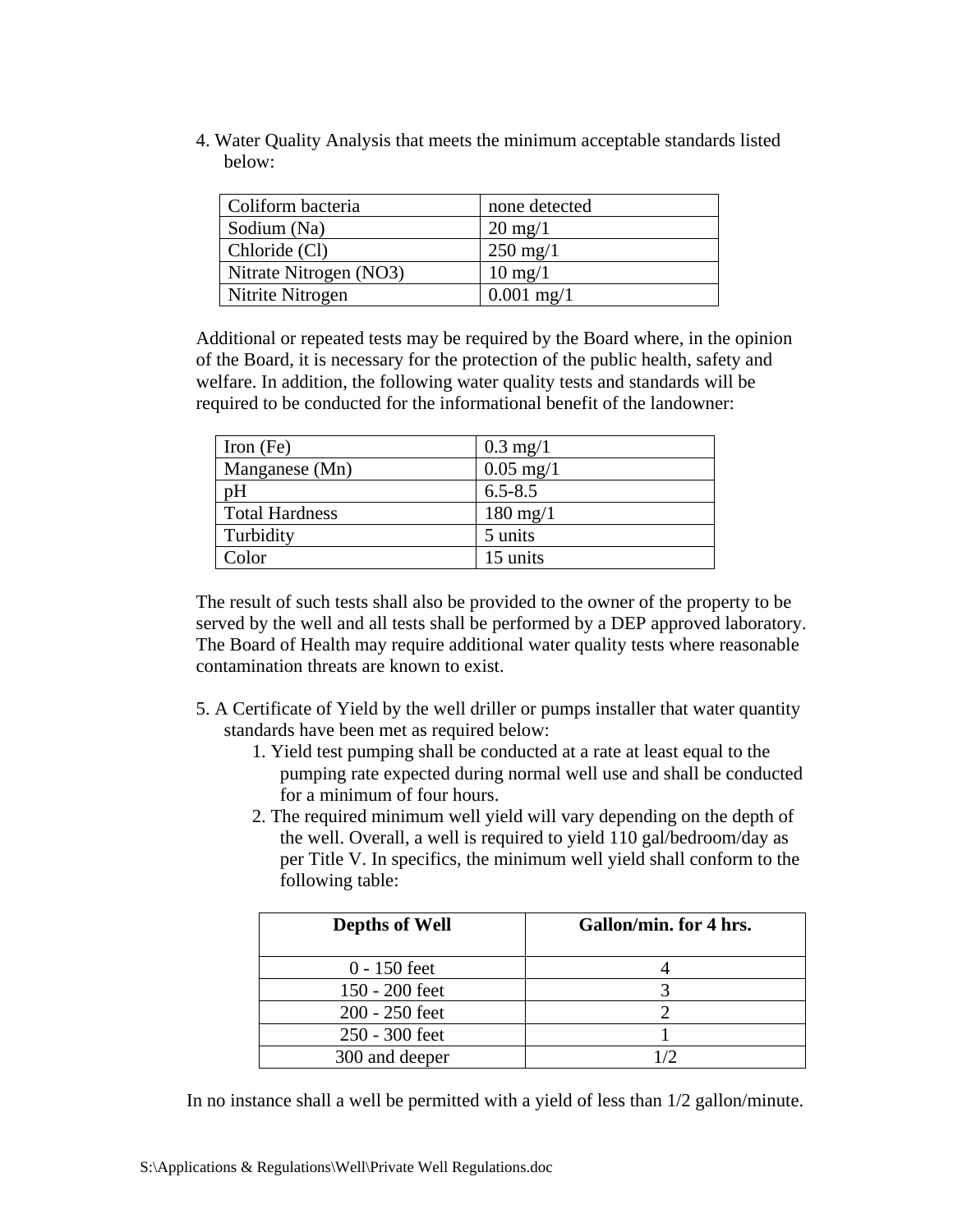6. Upon receipt of all the above documents the Board of Health shall determine whether the water supply meets all the water quantity and water quality requirements for private water supplies in Greenfield.

- (1) **Upon an affirmative determination,** the Board of Health shall issue a water supply certificate.
- *(2) Upon a negative determination, or if the Board deems it necessary to protect the public health, safety and welfare, the board shall issue a water supply disapproval letter which requires additional water quality analysis or quantity testing, or both.*
- (3) The Board may, at its discretion, issue a conditional water supply certificate. A conditional certificate shall set forth the conditions which the board deems necessary to ensure fitness, purity, and quantity of the water derived from that well. This may include, but not be limited to; requiring treatment of the water or regular testing. In the event of failing the above required water quality test, the proponent may prove that the standards are met after treatment. The board of health must be satisfied that the type of treatment is appropriate, and that the treatment will be maintained.

## **Sec. 1. 11 CHANGE OF OWNERSHIP OR USE**.

Prior to a change in ownership or use, all wells must have their water tested as required in Sec. 1.10 (4). Proof of water quality testing and a copy of the report(s) must be submitted to the Board of Health or their agent, as well as to the purchaser, no later than 30 (thirty) days before a change of ownership of a well or a change in use. There should be a filing fee, which shall be established by the board of health, for the filing of this report.

## **Sec. 1. 12 ABANDONED WELLS**

All abandoned wells shall be destroyed in compliance with the DEP Private Well Guidelines. The Guidelines constitute part of this regulation and are incorporated herein by reference.

# **Sec. 1. 13 ADOPTION OF GUIDELINES**

The Board of Health incorporates by reference and makes a part hereof as part of their regulations, the DEP Private Well Guidelines.

## **Sec. 1. 14 PENALTY.**

Whosoever violates any of these Rules and Regulations shall upon conviction be fined not less that ten dollars (\$10) nor more than three hundred dollars (\$300) except when otherwise provided by law.

## **Sec. 1. 15 SEVERABILITY**

In the event that any provision of this regulation shall be deemed invalid, unreasonable, or unenforceable by any court of competent jurisdiction, such as to render it reasonable, and the remaining provisions shall continue in full force and effect and be binding so long as such remaining or modified provisions reflect the intent of the parties and are valid under existing state law.